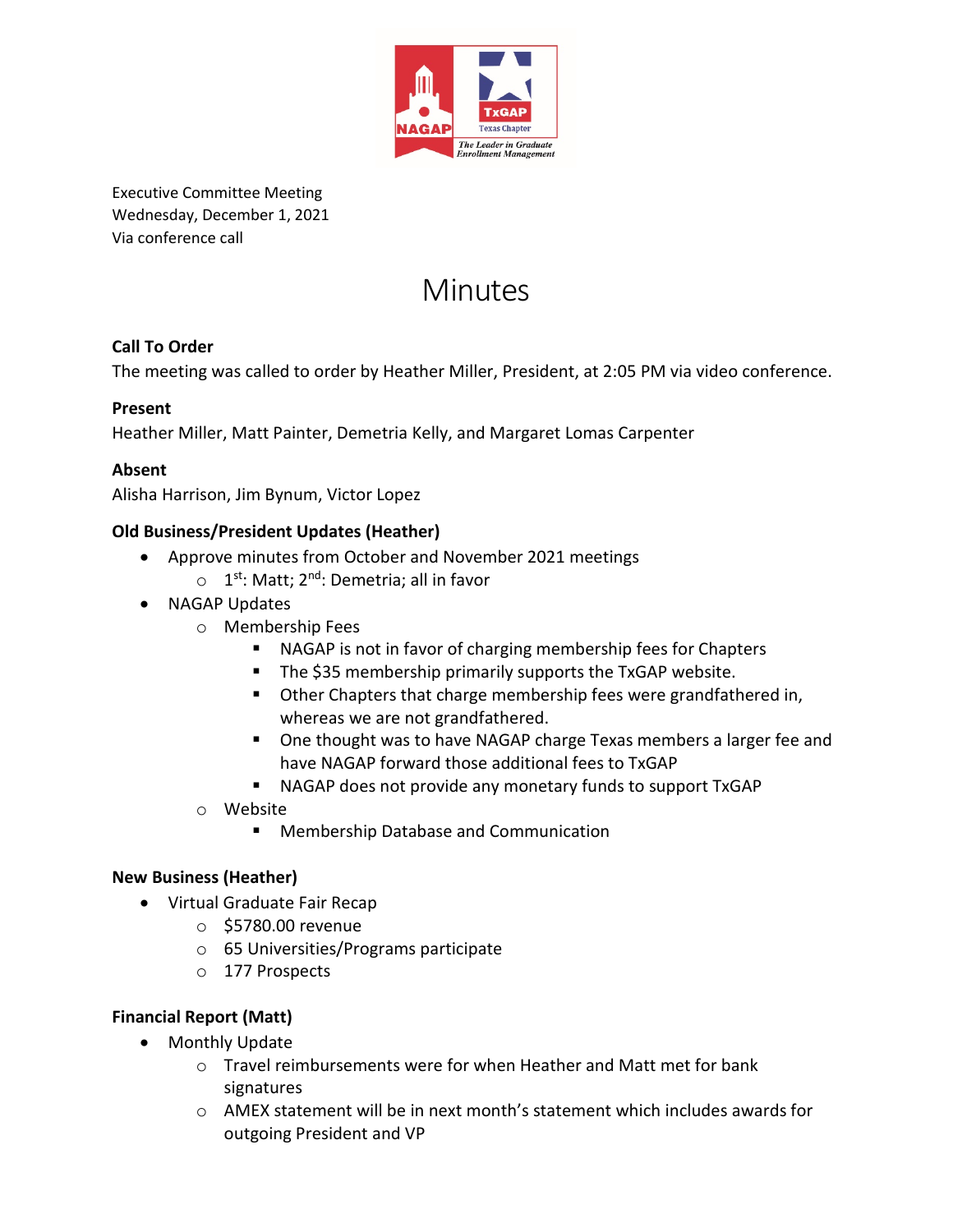#### **Committee Chair Reports**

- Membership (Alisha)
- Communications & Marketing (Victor and Jim)
- Professional Development & Strategic Initiatives (Victor)
- Summer Institute (Demetria)
	- $\circ$  Site visit Thursday the 11<sup>th</sup>, facility is perfect
	- o Heather met with Cynthia and toured the facility
	- o Demetria will work with Victor to send out information for committee volunteers
	- o Monthly meetings will need to be scheduled

#### **Discussion Items**

Margaret mentioned that she may be required to attend NAFSA's Conference from May 31 – June 3, 2022. She will update the team, but she will be available to help with the SI Committee.

#### **Motion for Adjournment**

A motion for adjournment was entered at 2:26 PM (1<sup>st</sup>: Matt; 2<sup>nd</sup>: Demetria; all in favor)